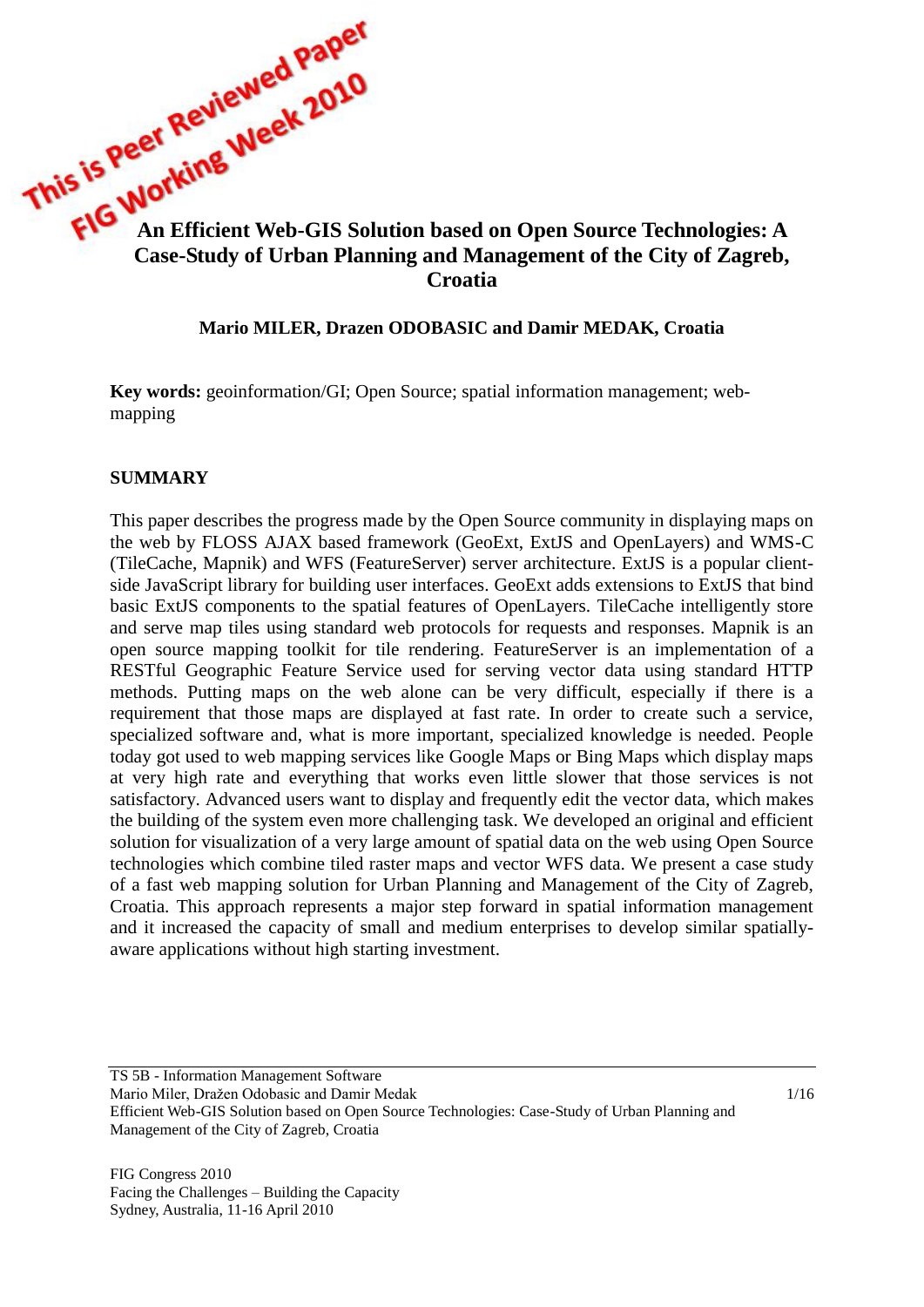# **An Efficient Web-GIS Solution based on Open Source Technologies: A Case-Study of Urban Planning and Management of the City of Zagreb, Croatia**

# **Mario MILER, Drazen ODOBASIC and Damir MEDAK, Croatia**

# **1. INTRODUCTION**

This paper describes the progress made by Open Source community in displaying maps on the web by FLOSS AJAX based framework ((Sayar et al. 2006), (Murray 2006). The team at the Faculty of Geodesy has already been active in this area (Medak et. al 2003), but recent improvements of available FLOSS tools (Hall and Leahy 2008) led to much more effective solutions. Several papers on FIG events stressed importance of the methodology (Holmes et al 2005), (Steudler 2009). In following sections we describe the background of Free Open Source Software in general and the software which is related to web-GIS. The tools which are used in the case-study are described in detail.

# **1.1 FLOSS – General Aspects**

Free/Libre/Open Source Software or FLOSS is software with liberal license which grants users the right to use, study, change and redistribute software in modified or unmodified forms. Commercial software licenses usually restrict users of these rights allowing only restricted use in specific environment.

OSI approved licenses are not restricting any party from selling or giving the software away, but the software must include source code or a way to access the source code, like a publicly accessible web-site. Redistribution of modified software is only possible if modified software grants users same rights as original version of the software.

FLOSS development model differs from standard commercial closed source development model allowing users to directly participate and influence software development. Common examples for user's participation are writing code, documenting or bug reporting. Openness of development process allows anyone to comment and share ideas, which allows experts with different area of interest to collaborate leading to a better software product.

FLOSS enables reuse of source code, so rather then building from the scratch, projects can use existing source code reducing the development. Reusing and modifying FLOSS software also enables creation of much better end-user solutions, which provides better value for money than proprietary software.

FLOSS projects use existing standards and protocols for communication, storage, data transfer, etc. Open standards and protocols grant users more mobility and choices when choosing a software platform. Commercial software providers tend to use closed proprietary storage formats and protocols which lock-in users to their specific platform.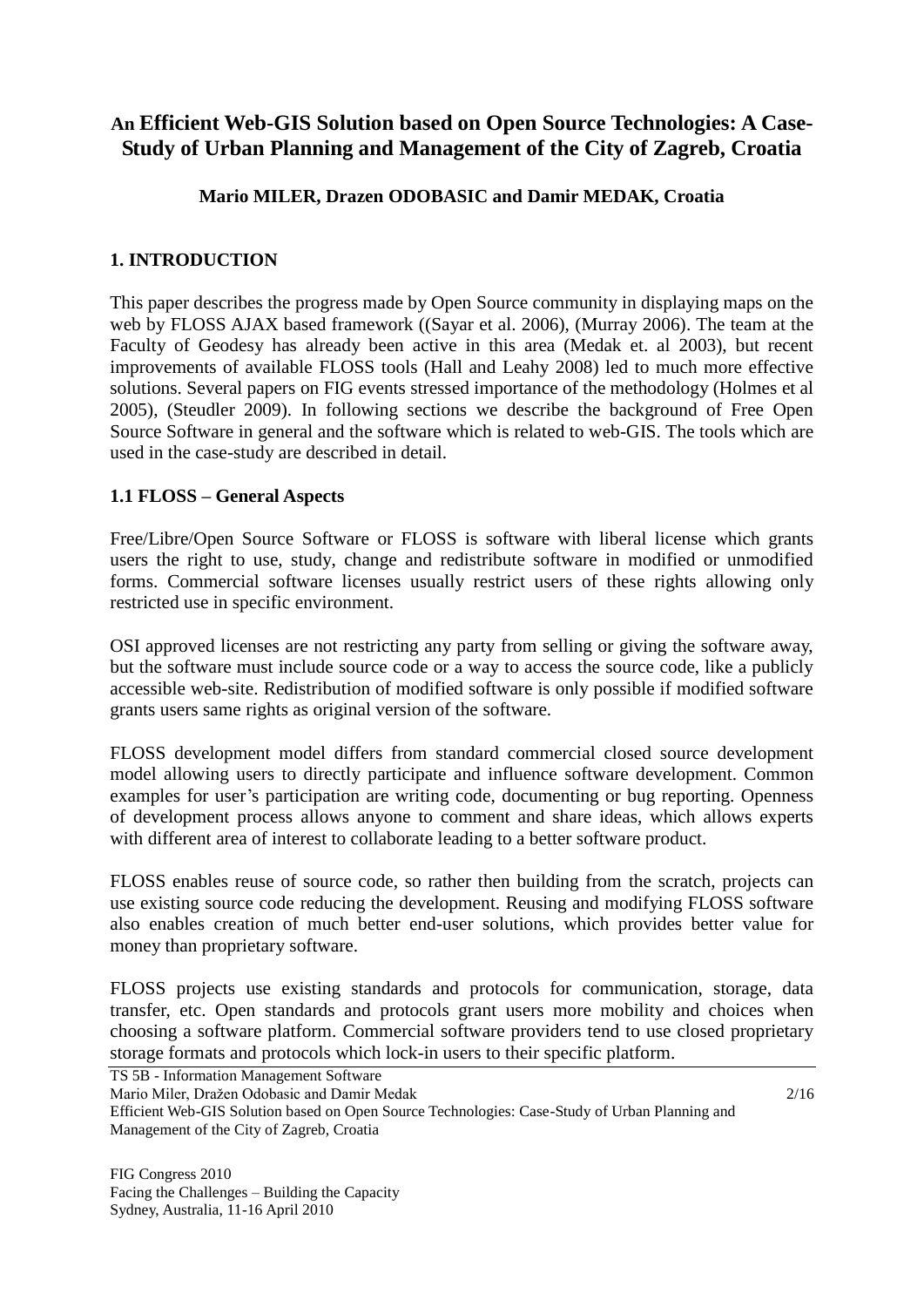European commission funded a project "Free/Libre/Open Source Software: Worldwide impact study" (FP6-IST-015722) which has included Croatian FLOSS users too. Research concluded that more skills are learned in the FLOSS community, and these skills are not only technical. For example, users in a FLOSS community have better understanding of legal rights and restrictions. The study concluded that even those with prior skills learn new skills and formal education rates poorly against wide variety of learning strategies available by FLOSS. Because of this FLOSS can be considered as a training environment which increases learning capacity of community participants without any explicit investment in training, which is a novel form of technology transfer.

# **1.2. Standardization efforts in GIS**

The OGC was founded in 1994 as the OpenGIS Consortium. It is a non-profit, international, voluntary consensus standards organization specializing in geospatial data and Web services. The Open Geospatial Consortium (OGC) in 1997 became involved in developing standards for web mapping. They established a task force to come up with a strategy, and organized the "Web Mapping Testbed" initiative. The initiative resulted in pilot projects that were demonstrated in September 1999 which ended in April 2000. As the time passed by, OGC specifications found their way to most of the major GIS vendors. In 2007, 381 vendor products either implement or directly conform to OGC specifications (Open Geospatial Consortium 2007).

The Open Geospatial Consortium released WMS version 1.0.0 in April 2000, followed by version 1.1.0 in June 2001, and version 1.1.1 in January 2002. The last WMS version 1.3.0 was released in January 2004. Today, almost all of the open source and commercial web mapping solutions provide WMS capability. WMS is a widely supported format for maps and GIS data accessed via the Internet and loaded into GIS software, on the client side. In 2006, OGC released WMS-C (Tiled Maps) version which replaces arbitrary resolution Web mapping approaches with "tiled" maps, which can be managed in an underlying cache mechanism by software. This allowed the development of rich web mapping applications that were faster than previous WMS approach of rendering maps.

# **1.3 History of Web-GIS Development**

In the 1994, the World Wide Web Consortium (W3C) developed interoperable technologies (specifications, guidelines, software, and tools) to facilitate minimal levels of conformity in Web standards. This marked the beginning of web mapping as standardization on the web was established. Core specifications include Hypertext Transfer Protocol (HTT), the Uniform Resource Locator (URL), and Hypertext Markup Language (HTML), which have become building blocks for other W3C specifications such as the Document Object Model (DOM), Extensible Markup Language (XML), Extensible Stylesheet Language Transformations (XSLT), Scalable Vector Graphics (SVG), and Cascading Stylesheets (CSS).

Today, many popular internet sites have some kind of geospatial data pinned to them, but in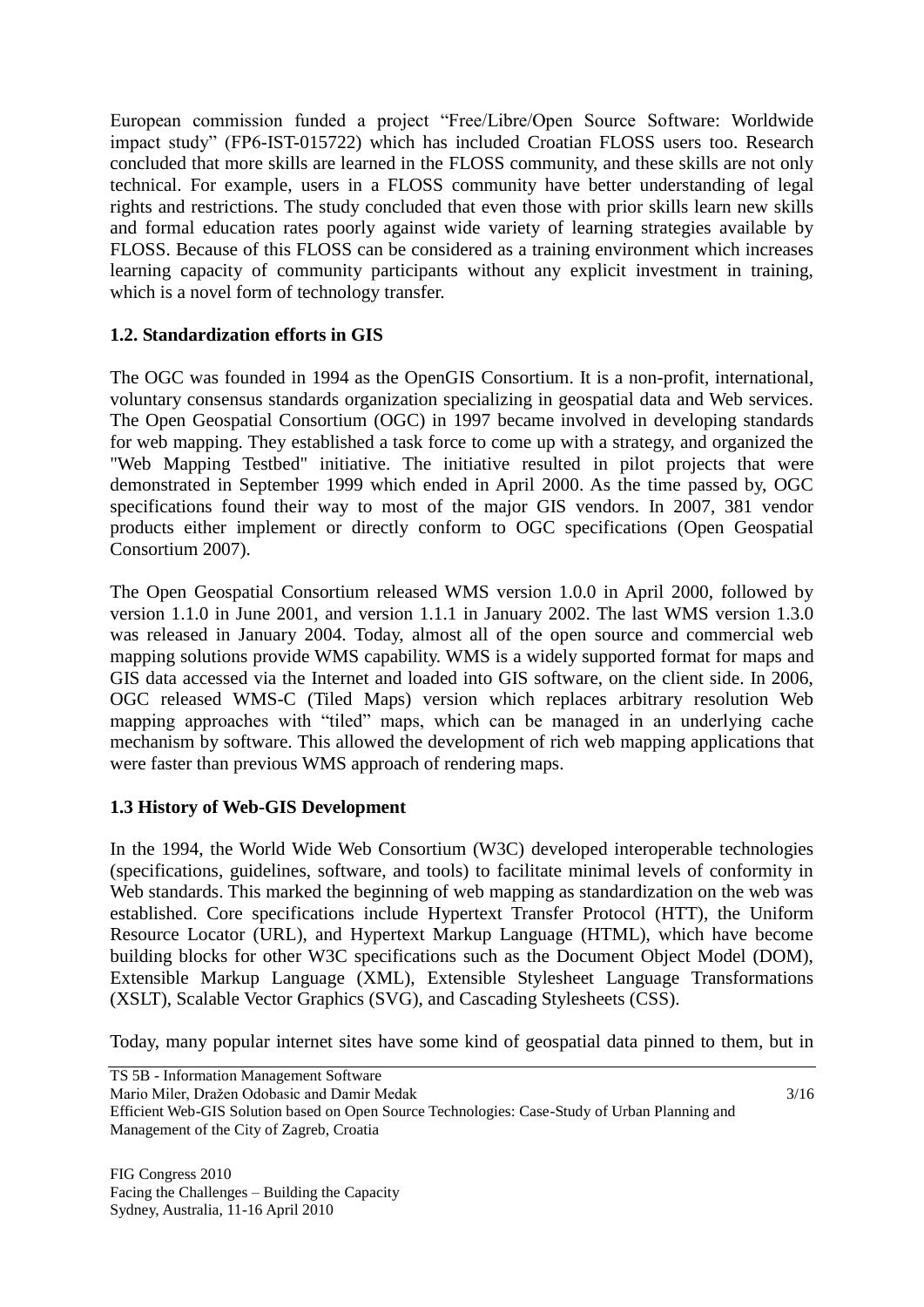the past it was not so common. MapGuide and MapQuest are the pioneers of web mapping. In the late 1990s, MapQuest virtually owned the online web mapping market. In the following years many other products emerged, like Geomedia WebMap, Sharp Map, ka-Map, MapServer, Geoserver, MultiMap, ArcIMS, OpenStreetMap, Google Maps, Bing Maps, Yahoo Maps etc. Today we have large variety of web mapping tools available. Some of them are commercial but most of them are free and open to general public. The most popular products are Google Maps maintained by Google Inc. and Bing Maps maintained by Microsoft Inc. There is a very limited capability of displaying your own spatial data by their application programming interfaces.

# **2. METHODOLOGY**



**Fig. 1:** Flowchart of Open Source technologies used in the Case-Study.

# **2.1 Mapnik**

Mapnik is an open-source rendering library written in C++ allowing users to render spatial data using styles and rules to raster (PNG) or vector (SVG) output formats. The Mapnik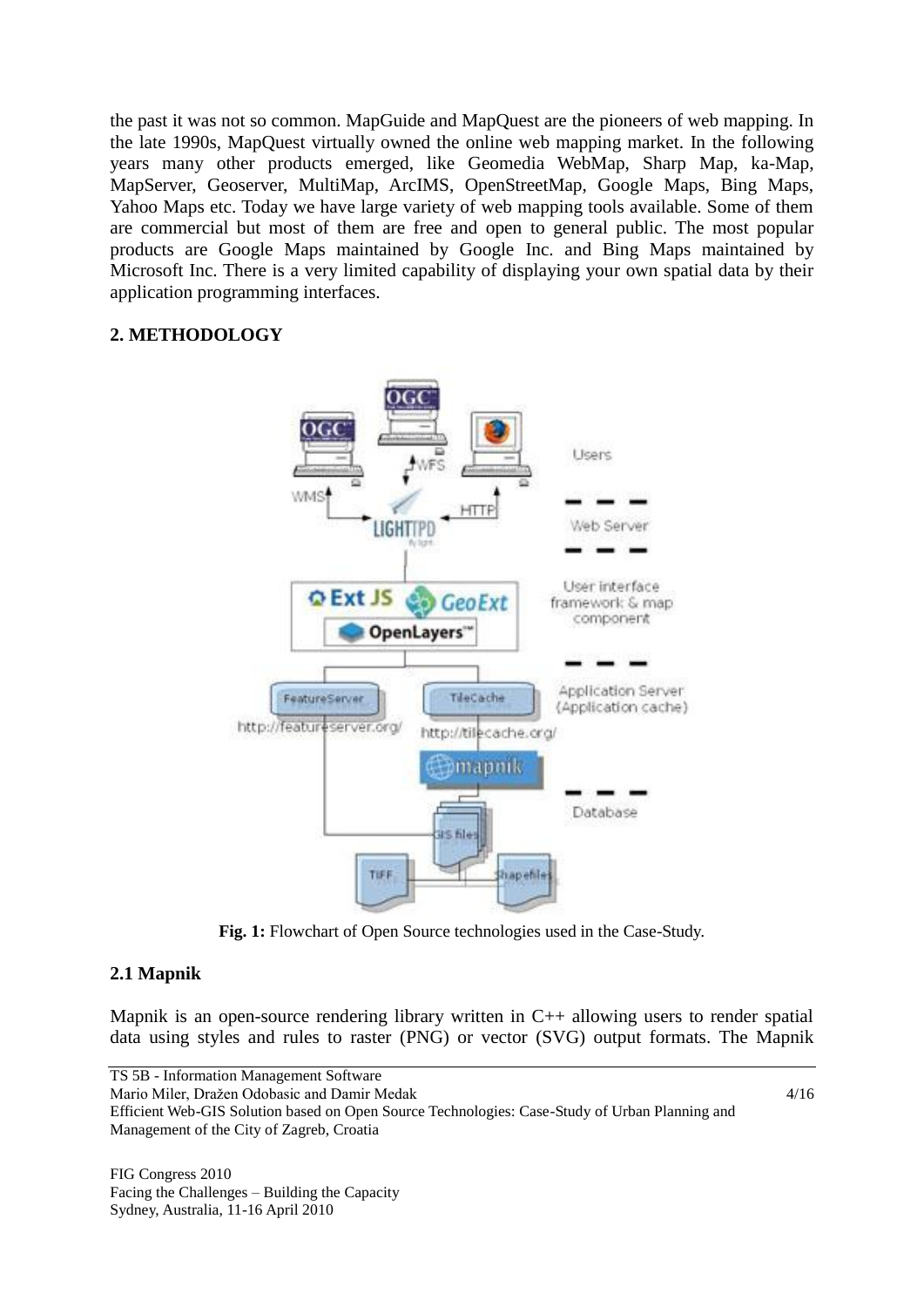project was started by Artem Pavlenko who released it as open source under LGPL license. Mapnik has Python bindings that support fast-paced agile development and enable easier integration with other Python-based FLOSS GIS tools.

Input format plug-in architecture enables usage of various spatial data formats like PostGIS, ESRI Shape, TIFF, Oracle Spatial, SpatialLite. Mapnik can render all of the data formats supported by GDAL/OGR which allows rendering of almost all known data formats even some closed proprietary data formats.

For raster rendering Mapnik uses AGG (Anti Grain Geometry) library or Cairo library for rendering in SVG, PDF and other formats supported by Cairo. Final output is defined in an XML file which defines styles and rules for layers of spatial data. A layer defines a data source that will be rendered and which style will be used. Each style is using rules to define how Mapnik is going to render the particular data source. For instance, polygons will be rendered in yellow with 50% opacity if attribute value 'area' is larger then 1000 squared km. Mapnik is using a painter algorithm which paints current layer over the previous one. Thus, the order of layers is important.

The largest project that uses Mapnik for rendering of vector data set is OpenStreetMap. OpenStreetMap uses Mapnik as a default renderer producing beautiful maps for everyone.

# **2.2 FeatureServer**

FeatureServer is an implementation of RESTful Geographic Feature Service released under BSD OSI approved license. It enables users to fetch a representation of a geospatial feature or a collection of features, add new data or delete data using standard HTTP methods. Simple REST interface enables easier interaction with FeatureServer.

FeatureServer is implemented in Python programming language and enables storage and retrieval of geospatial features from various data sources. Some of the data sources are DBM, BerkeleyDB, PostGIS, WFS, etc. Geospatial features can be managed using one of the following formats GeoRSS, KML, GML, etc. All of these formats are approved and accepted by OGC enabling true information interchange.

Although it can function as a standalone WSGI server, it works best behind an HTTP server as a CGI or FastCGI service. FeatureServer's light footprint enables its usage in resourcerestricted environments and it integrates easily with OpenLayers/GeoExt.

# **2.3 TileCache**

TileCache implements WMS-C protocol that enables access to spatial data using fixed image width and height referenced to some fixed geographic grid at fixed scales, also called tiles. TileCache is written in Python under BSD license and provides WMS-C/TMS server with pluggable caching mechanisms and rendering backends.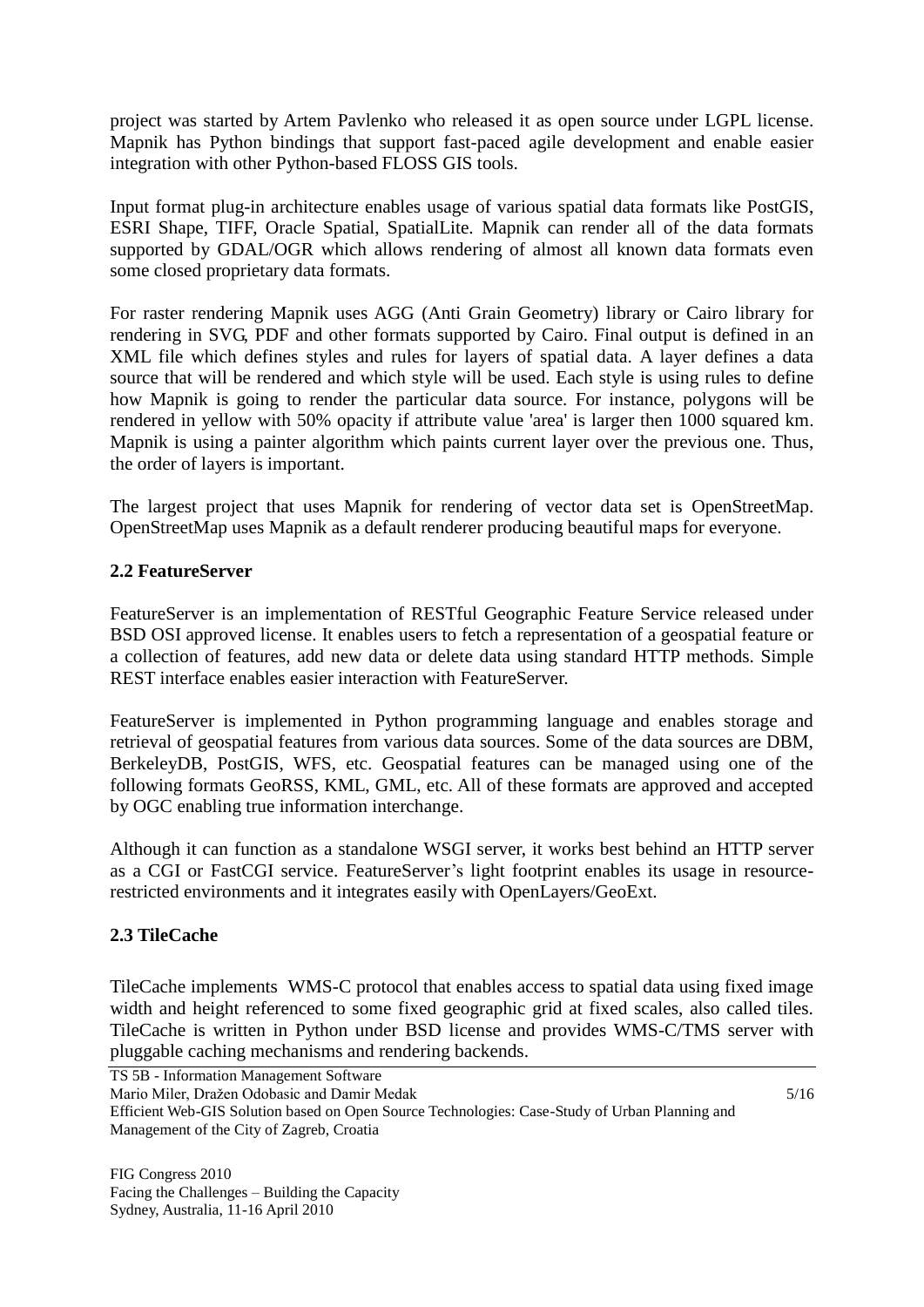TileCache caches WMS-C/TMS requests and stores tiles to one of selected caching backends: a disk which stores tiles on a hard disk or memory which stores tiles in memcached service. Mapnik and Mapserver are two rendering backends which can be used by TileCache using Python bindings. TileCache can also connect to remote WMS services and locally cache fetched tiles.

Although TileCache can fetch and cache tiles per request, it can also be used to pre-fill cache repository with tiles speeding up server responses to client requests. Similar to FeatureServer, TileCache can function as a standalone WSGI server but it works best behind an HTTP server as CGI of FastCGI service.

# **2.4 Lighttpd**

Lighttpd is a secure, fast, compliant, and very flexible web-server that has been optimized for high-performance environments. It has a very low memory footprint compared to other webservers and takes care of CPU-load. Lighttpd was first released in March 2003 and today it is running big traffic sites such as Youtube and Wikimedia. Webserver receives client request and responds, returning the result, usually a HTML page that can be displayed in an internet browser. Lighttpd is specially optimized for a large number of parallel connections, making it perfect for utilization in a Web-GIS environment. Lighttpd also supports features like FastCGI and load-balancing which are used to serve FeatureServer and TileCache requests.

# **2.5 OpenLayers**

OpenLayers is an Open Source map viewing framework, written in pure JavaScript. The OpenLayers framework provides a JavaScript application programming interface (API) which makes it easy to incorporate maps from a variety of sources into your webpage or application, similar to Google Maps and Bing Maps. OpenLayers currently has support for OGC WMS, WFS, GML and many other layers, navigation, icons, markers, and layer selection. As open source code with a practical respect for standards, OpenLayers offers an open market for all geographic data. OpenLayers is agnostic of server-side technologies. It allows anyone to rapidly construct applications using layers from different providers of georeferenced data.

# **2.6 ExtJS**

ExtJS is a client-side JavaScript framework for building Rich Internet Applications. The ExtJS JavaScript framework allows developers to easily implement desktop functionality on the web. It provides a base framework for manipulating Document Object Model (DOM) elements, making AJAX requests, managing events and listeners, and best of all, creating object that are only familiar in desktop user interfaces like tree interfaces, drag and drop functionality, interactive data grid and more. ExtJS was originally built on Yahoo's YUI! Framework, but has since abstracted the implementation of its base library.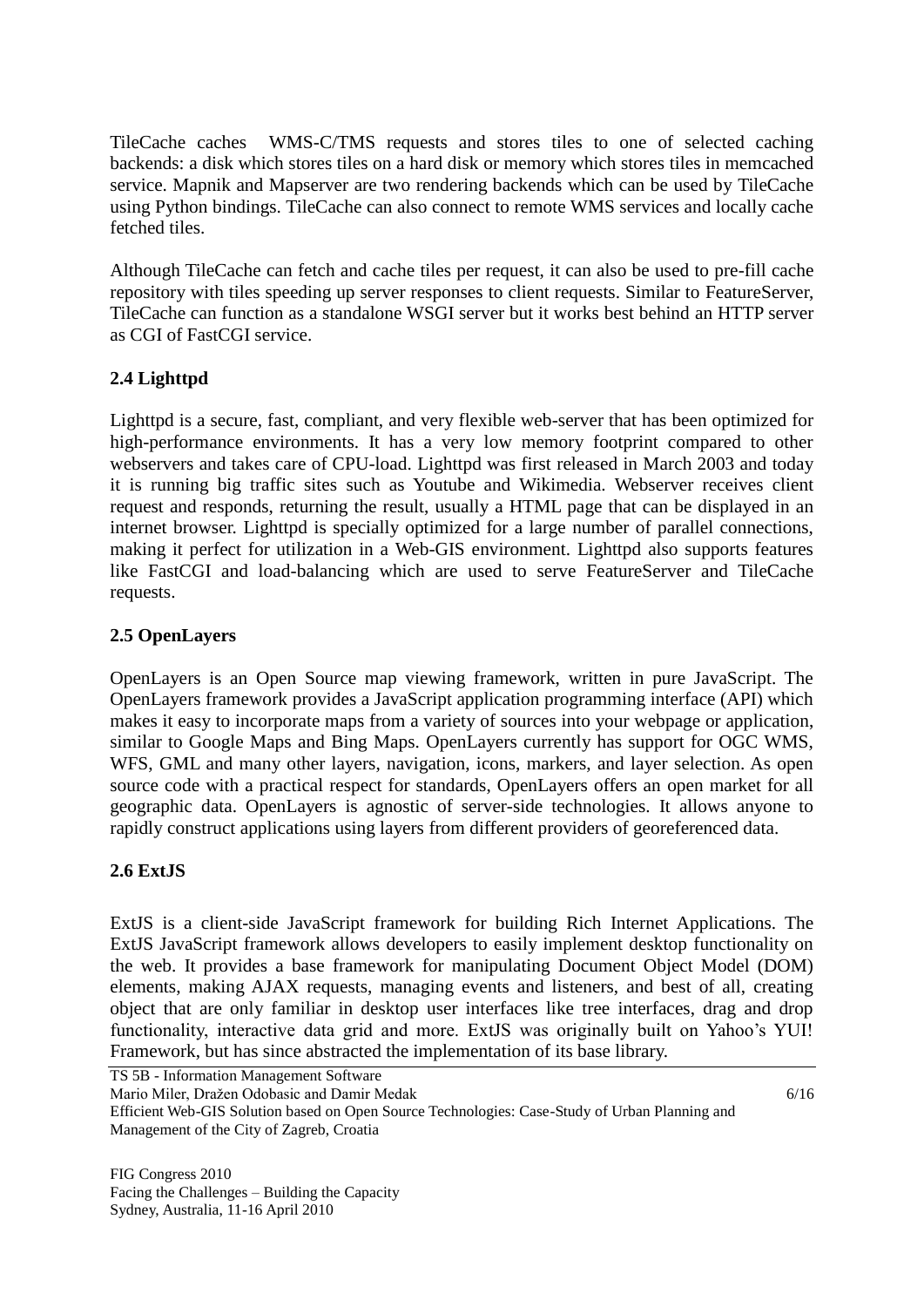| C X a D rep://www.extp.com/deploy/dev/examples/desitop/desitop.html<br>50 F |                                             |                   |         |          |                                    |         | ☆ · 图 - copi | £               |
|-----------------------------------------------------------------------------|---------------------------------------------|-------------------|---------|----------|------------------------------------|---------|--------------|-----------------|
| C ExtTop - Desktop Sample App                                               | ×                                           |                   |         |          |                                    |         |              |                 |
|                                                                             |                                             |                   |         |          | <b>Accordion Window</b>            | $= 0.8$ |              | <b>O Ext JS</b> |
| Grid Window                                                                 |                                             |                   |         |          | 1.52                               |         |              |                 |
| <b>Crid Window</b>                                                          |                                             |                   |         |          | <b>Online Users</b>                | ø       |              |                 |
|                                                                             | Add Sonething 20 Options C Renove Sonething |                   |         |          | <b>Big Frends</b><br><b>B</b> Jack |         |              |                 |
|                                                                             |                                             |                   | Change  | % Change | <b>A</b> from                      |         | $= 0.00$     |                 |
| Company<br>3n Co                                                            |                                             | Price:<br>\$71.72 | 0.02    | 000      | 盘.km                               |         |              |                 |
| $2.1$ Alcos Inc.                                                            |                                             | \$29.01           | 0.42    | 1.47     | A <sub>Tm</sub>                    |         |              |                 |
| 3 American Express Company                                                  |                                             | \$52.55           | 0.01    | 0.02     | <b>G.Non</b><br>Brod               |         |              |                 |
| 4. American International Group, Inc.                                       |                                             | \$64.13           | 0.31    | 0.49     | <b>G</b> Bus                       |         |              |                 |
| 5: AT&T Inc.                                                                |                                             | \$31.61           | $-0.48$ | $-1.54$  | al Call Fordy                      |         |              |                 |
| fi Caterpiler Inc.                                                          |                                             | \$67.27           | 0.92    | 1.39     | $\mathbf{\underline{a}}$ Kely      |         |              |                 |
| T Charoup, Inc.                                                             |                                             | \$49.37           | 0.02    | 0.04     | D. Sara<br><b>B</b> Zack           |         |              |                 |
| 8. Econ Mobil Corp.                                                         |                                             | \$68.10           | $-0.63$ | $-0.64$  | <b>B</b> John                      |         |              |                 |
|                                                                             |                                             | \$34.14           | $-0.06$ | $-0.23$  |                                    |         |              |                 |
| <b>A. Jack Slocum</b>                                                       |                                             | \$30.27           | 1.09    | 3.74     | Settings:                          |         |              |                 |
| m<br>Grid/Window                                                            | of Settros                                  | \$36.53           | $-0.03$ | $-0.08$  | Even Hore Stuff                    |         |              |                 |
| <b>ED Tel: Widow</b>                                                        | Logout                                      | \$36.77           | 0.05    | 0.13     | My Skiff                           |         |              |                 |
| Accordion Window                                                            |                                             | \$19.00           | 0.31    | $+50$    |                                    |         |              |                 |
| <b>Dogus Submeriu</b>                                                       | IF T Bogus Window 1                         | 4.72              | 0.06    | 0.09     |                                    |         |              |                 |
| Window 6                                                                    | Digut Wintow 2                              | 0.96              | 0.41    | 1.01     |                                    |         |              |                 |
|                                                                             | Dogus Window 3<br><b>Dogus Window 4</b>     | 8.04              | 0.14    | 0.54     |                                    |         |              |                 |
|                                                                             |                                             | 8.07              | 0.26    | 0.58     |                                    |         |              |                 |
|                                                                             | Bogus Window 5                              | 29.01             | 0.01    | 0.02     | $\overline{\phantom{a}}$           |         |              |                 |

**Fig. 2**. An example of a desktop-like application in the web.

# **2.7 GeoExt**

GeoExt is extensions to ExtJS that bind basic ExtJS components to the spatial features of OpenLayers that provides a ground-work for creating web-mapping applications. GeoExt brings together the geospatial know how of OpenLayers with the user interface of Ext JS to help build powerful desktop style GIS applications on the web with JavaScript. It is a set of components that allow ExtJS and OpenLayers to work together as a single spatial framework. For example, it bind together user interface components (button, grid, tables, tree lists etc.) of ExtJS with OpenLayers map component so that they interact with each other.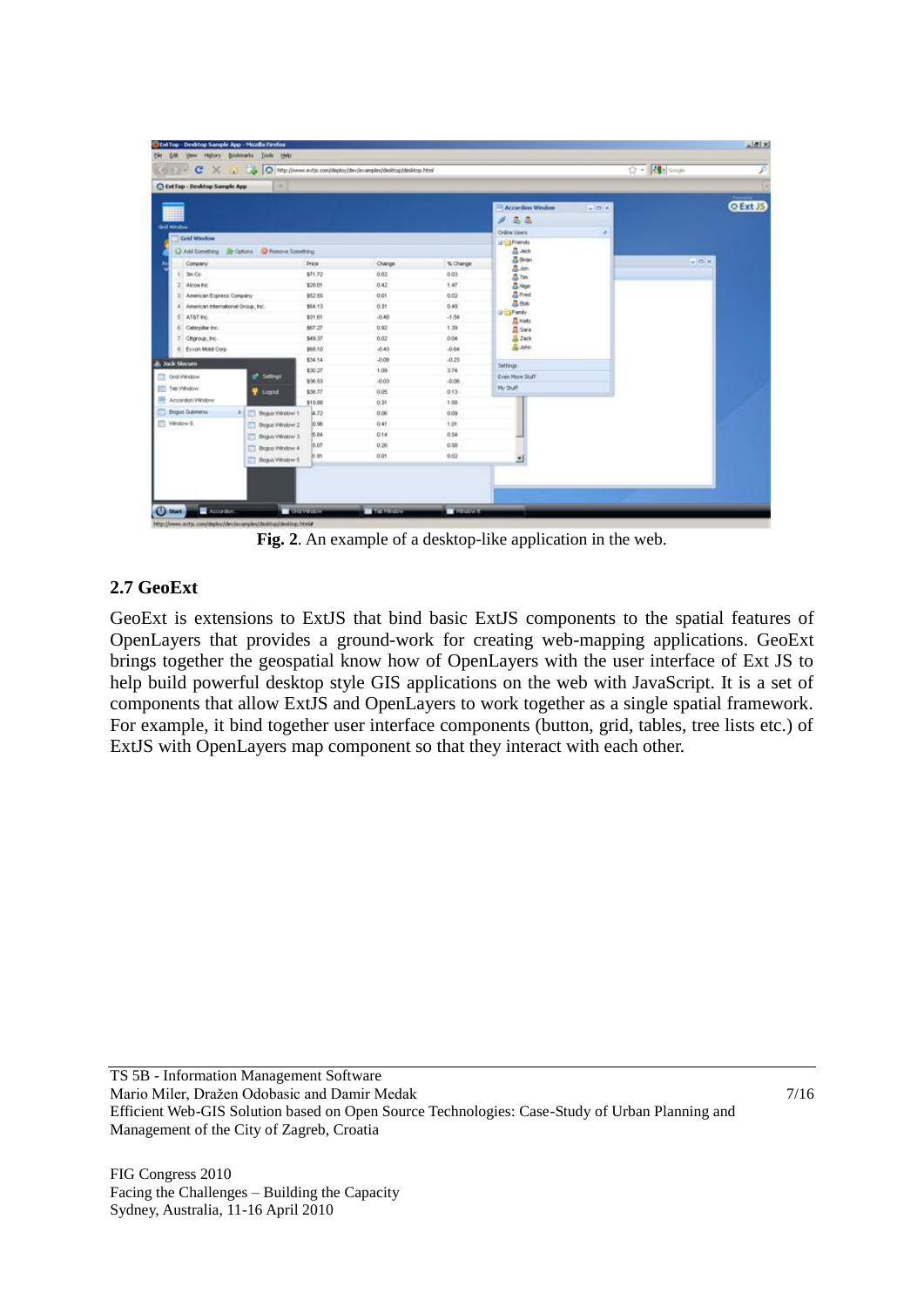

**Fig. 3**. An example of District Health Information Software 2 created with GeoExt.

# **3. CASE-STUDY: WEB-GIS FOR THE CITY OF ZAGREB**

This section describes data-sources, modeling issues and visualization of the results in a web-GIS that is related to a urban planning and management spatial application prepared for the City of Zagreb.

# **3.1 Data-sources**

Spatial data-sources can be categorized into two groups: raster data and vector data. Raster data sources are digital orthophoto images, HOK (Croatian base map), TK25 (topographic map). Raster data will be used for base layers which can be selected by users. Vector data sources are cadastral data, geological data (soil types and faults), geodynamic data, general urban plan (types of urban areas) and digital elevation model which will be used to create a color relief map.

Digital orthophoto images of Zagreb area are used as the default base layer, enabling users to have a good overview with enough details at maximal zoom level. Digital orthophoto images are stored in TIFF graphic file format. HOK is a topographic map also known as Croatian base map in scale 1:5000. TK25 is also a topographic map but in scale 1:25000. Both topographic maps are also stored in TIFF file format and they are created and maintained by State Geodetic Administration.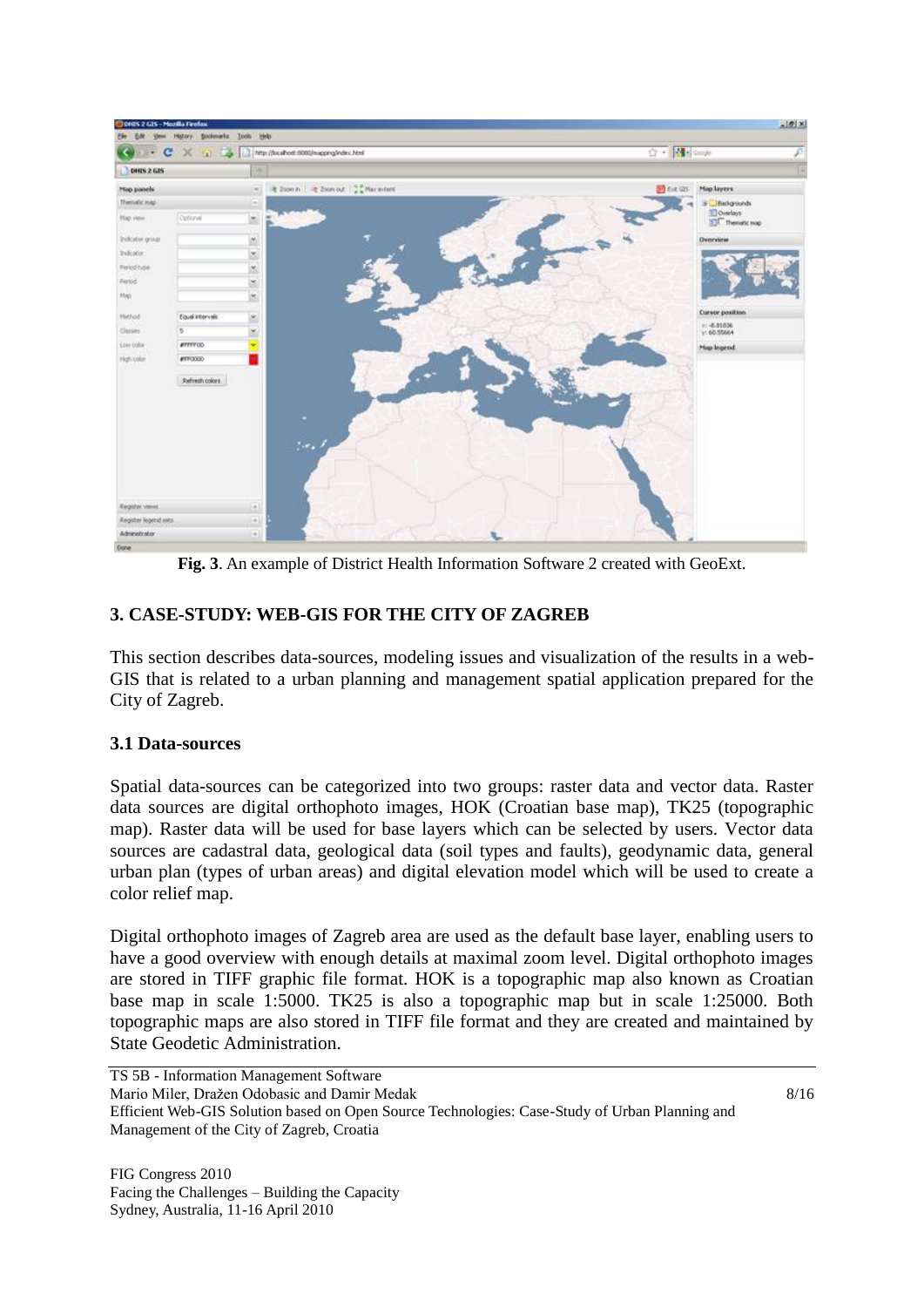Cadastral data consists of cadastral boundaries and parcels with associated information about parcel numbers. Cadastral data is stored in ESRI shape file format and it will be used as overlay. Geological data includes information about soil types and location of faults which was available as a paper map. Therefore, it was necessary to vectorize it before it can be used. Geodynamic data is stored in comma separated text files, with information about movement of fixed points in the City of Zagreb metropolitan area. General urban plan is available in ESRI shape file format. It contains information for planned types of urban areas in the City of Zagreb like industrial, civil, cemetery or business areas also used as overlay. Digital elevation model will be used to create a color relief map that will be used as another base layer.

# **3.2 Data modeling**

All of the data sources must be prepared before they can be used in Mapnik XML file as layers. During the modeling phase FLOSS tools like GDAL and ImageMagick were used. The Python programming language was used to automate several tasks.

| Layer              | <b>Type</b> | File size       | <b>Number of tiles</b> | <b>Total volume</b> |
|--------------------|-------------|-----------------|------------------------|---------------------|
| Digital orthophoto | Raster      | 600Mb           | ~1400000               | $~8$ Gb             |
| <b>HOK</b>         | Raster      | 400Mb           | ~1400000               | $\sim$ 7Gb          |
| <b>TK25</b>        | Raster      | 300Mb           | ~1400000               | $\sim$ 7Gb          |
| Cadastral data     | Vector      | 80Mb            | ~1400000               | $\sim 5 \text{Gb}$  |
| Geological         | Vector      | 10Mb            | ~1400000               | $~5$ Gb             |
| Geodynamic         | Vector      | 30kb            | <b>GML</b>             | ~140kb              |
| <b>GUP</b>         | Vector      | 5M <sub>b</sub> | ~1400000               | $~5$ Gb             |
| <b>DEM</b>         | Raster      | 300Mb           | ~1400000               | ~100                |

**Table 1:** Spatial datasets used in the case-study

First of all, data sources were converted to a single spatial reference system. This operation was not necessary because Mapnik and other tools allow on-the-fly re-projection, but conversion enabled easier integration of data for the final product.

Image file formats are processed with GDAL and post processed using ImageMagick tools: first, each of all images per dataset are merged into one big image that simplifies handling; secondly, this base image is used to create overview images, each with doubled resolution which are then used for faster tile rendering.

Spatial indexes are created for shape files, which are readable by Mapnik and FeatureServer. Datasets stored in text files are converted to GML which will be displayed as overlay layers. Digital elevation model was processed using GDAL Digital Elevation Model tools which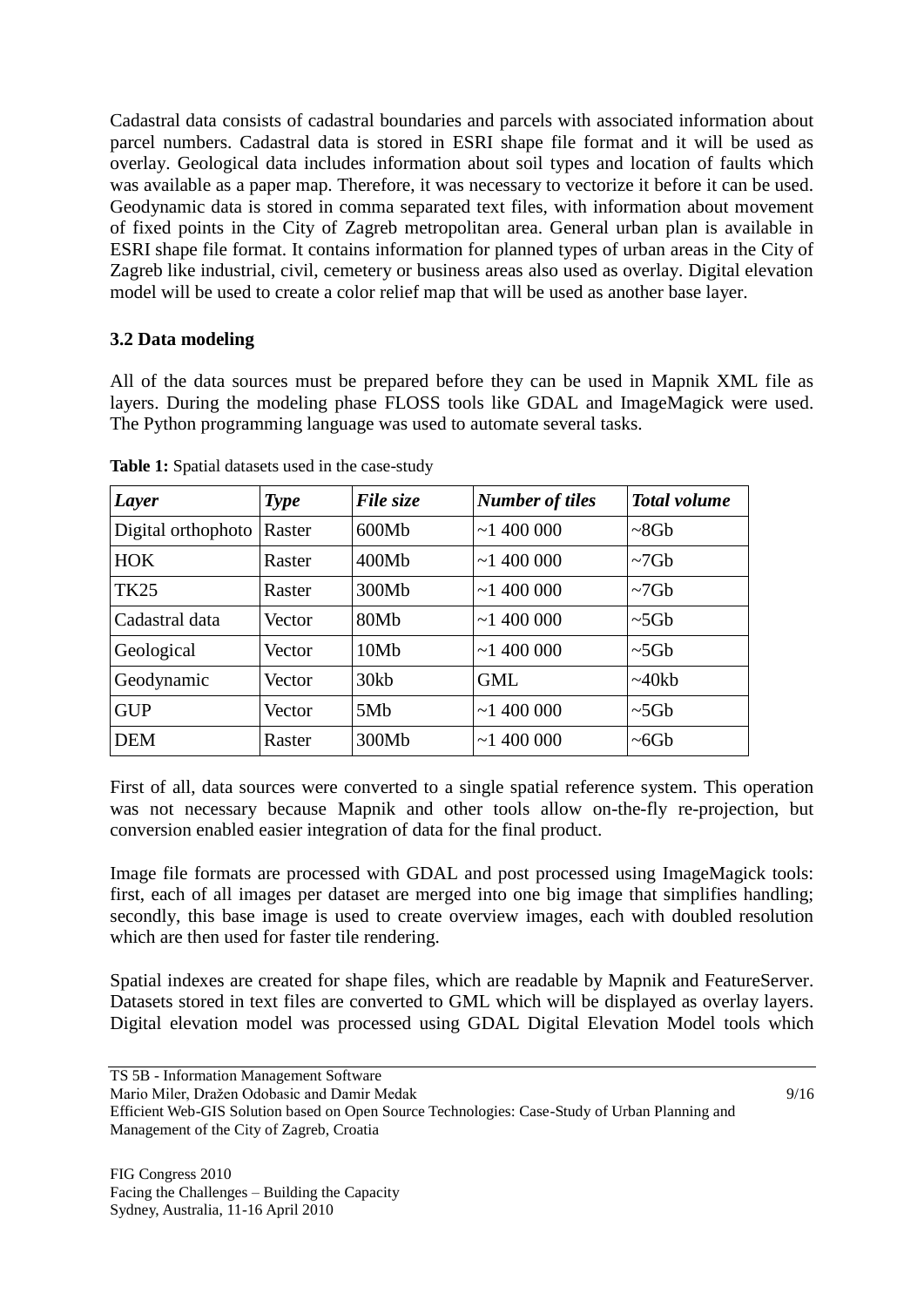enable creation of color relief images. These images are then processed in the same manner as other image files.

After preparation of datasets, the next step is to include them as layers in Mapnik XML file. A style for each layer is defined, and each style contains one or more rules for feature rendering. Style contains rules which define how the feature is rendered. There are PolygonSymbolizer, LineSymbolizer and PointSymbolizer for rendering of polygons, lines and points, and the TextSymbolizer for text rendering. Filters are used to select a data subset that needs to be rendered in a specific way, for instance usage of a different foreground color for specific area type in the general urban plan.



**Fig. 4**: Data modeling.

In total there is around 3GB of images, shape files and text files that are rendered by Mapnik into more then 10 millions tiles using up more then 50GB of disk space. As tiles are prerendered, Lighttpd responds to client requests in less then 5 ms per tile. With average of 75 tiles per client request it displays map in around 400ms. Without pre-rendering, a tile request can last more then 10sec depending on selected layers. Tile pre-rendering (also known as *seeding*) takes a relatively long time: seeding of all layers in our case took 36 hours. The seeding time depends only on computer processing resources. The procedure can be scripted and distributed at several computers, reducing the time to just a couple of hours. Pre-rendered datasets are relatively static with changes on a year or half year basis. Data with more dynamic nature can be served directly from dataset as GML layer.

TS 5B - Information Management Software Mario Miler, Dražen Odobasic and Damir Medak 10/16 Efficient Web-GIS Solution based on Open Source Technologies: Case-Study of Urban Planning and Management of the City of Zagreb, Croatia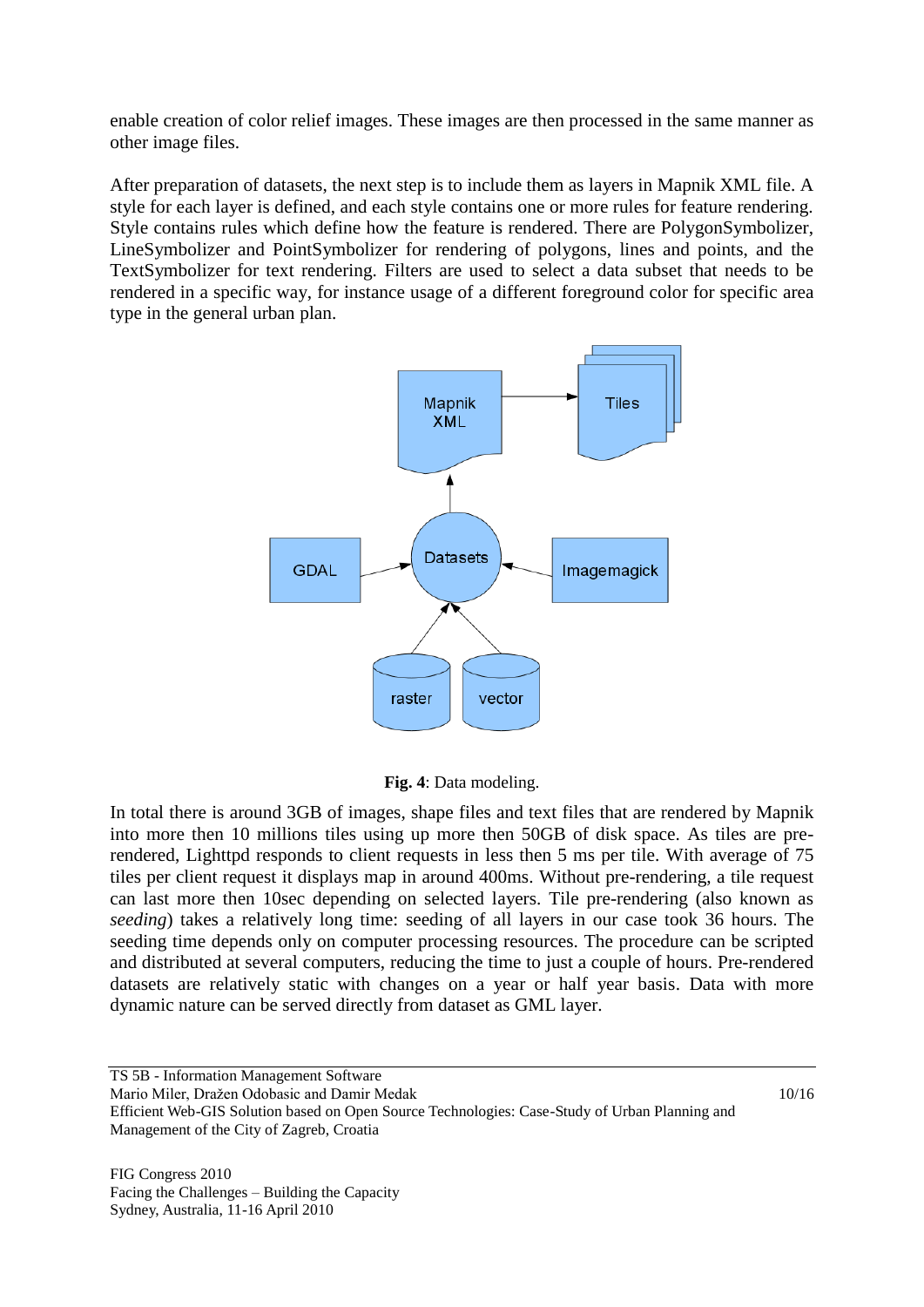### **3.3 Visualization**

With web mapping developing rapidly, new web technologies are emerging. GeoExt (ExtJS) is one of them. Utilizing power of OpenLayers, GeoExt uses AJAX (Asynchronous JavaScript and XML) to display dynamic map content on the web. With the power of AJAX technology, web applications today can look and feel like any other desktop application without relaying on plug-ins and browser specific features. Earlier web application developed without AJAX, had to be refreshed with every change of content which made browsing very slow, when compared to other products. Technologies such as JavaScript and CSS (Cascading Style Sheets) have evolved to the point where you can create any dynamic web content that will display on every major browser on the market. For example, Google Maps is using AJAX technology to display maps on the web, too. Google Maps also provide powerful application programming interface (API) to display its maps on users' web pages, but if a user wants to add her own data, or customize some user interface components it might be easier to use some other API. The Open Source community has developed many such tools, GeoExt being one of the recent.

What makes GeoExt unique is that it has a power to integrate OpenLayers map components with nice and appealing user interface of ExtJS. This is why we decided use this technology for the project. In comparison to some other mapping systems where tiles are cached/created the first time user displays the map, we rendered all tiles before, creating a huge file database of pre-rendered images. As all of our data was tiled and used with WMS-C specification, this was not suitable for any attribute or coordinate data extraction. This drawback was solved by using FeatureServer for attribute and coordinate data. FeatureServer was implemented to work as a WFS service and serve XML/GML data on request. WFS instances serve and store spatial and theirs properties. With request from any client, WFS instance, in our case FeatureServer, creates and sends XML formatted data in GML. Some of WFS instances provide transactional and lock feature services, but in our case that was not necessary because we only needed to read the data, not to modify it.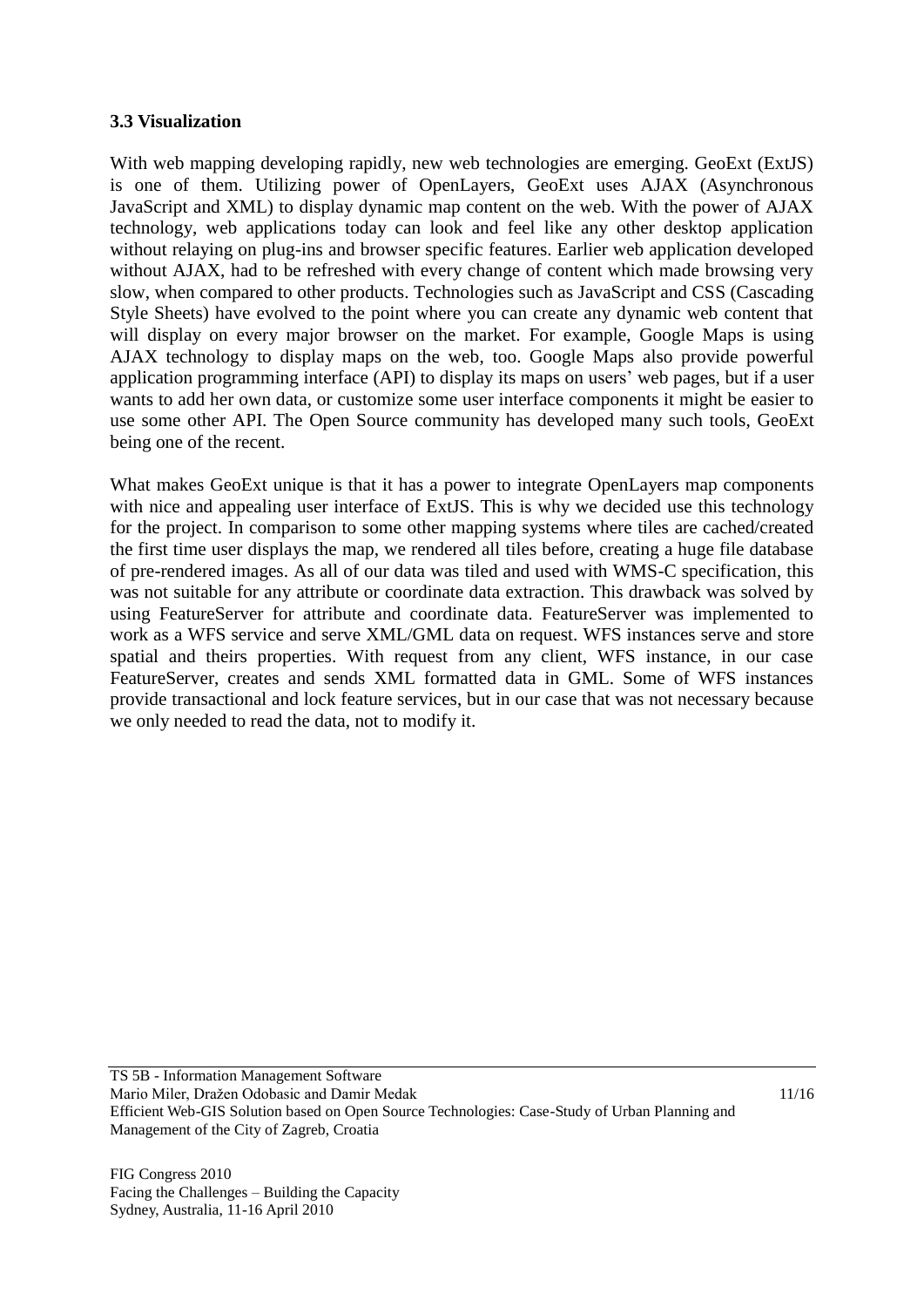

**Fig. 5.** An example of a GML-generated request for a single feature.

Using FeatureServer, we solved two problems. One was how to display selected feature on the map. This is not possible with WMS-C tiled map. The second problem was how to get attribute data of some feature on the map. This could also be done with database backend, like PostgreSQL/PostGIS but FeatureServer allows much more flexibility and reduces the time of system development without any speed degradation.



**Fig. 6**. Example from the case-study showing the planned land-use

TS 5B - Information Management Software Mario Miler, Dražen Odobasic and Damir Medak 12/16 Efficient Web-GIS Solution based on Open Source Technologies: Case-Study of Urban Planning and Management of the City of Zagreb, Croatia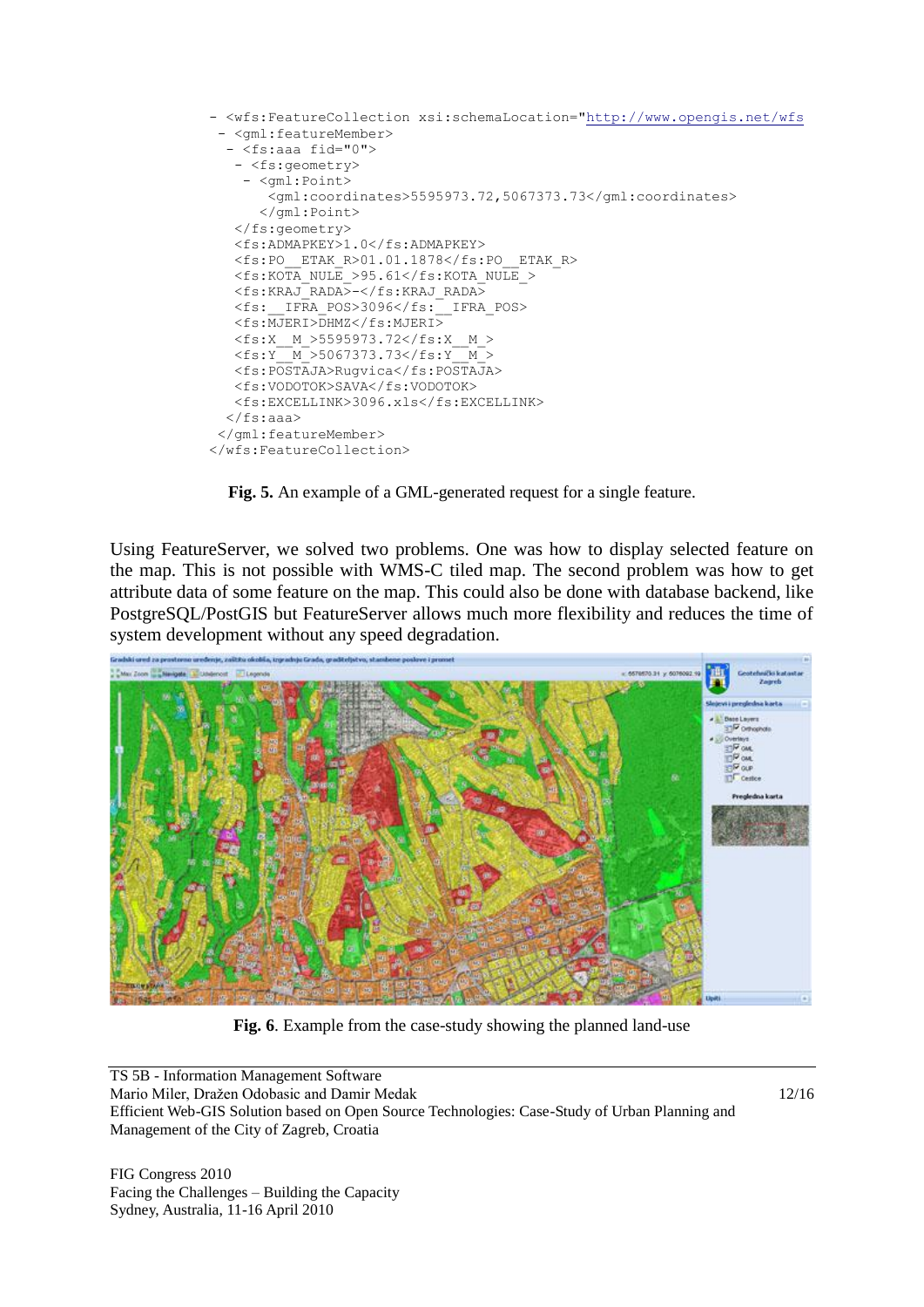In our client application we implemented some of the familiar features from similar desktop applications, like mouse wheel zoom, distance and area measurement, pan, scale-bar, loading bar etc. We also implemented a search feature that searches WFS instance and displays found content on the map, for example, search for particular cadastral parcel by entering number of parcel and zoom to it or zoom to specific street number. All of these search operations would not be possible with only WMS service. This way we got the speed of WMS-C service maps, and functionality of WFS service maps.

# **4. CONCLUSION**

Free/Libre/Open Source Software can be efficiently used for spatial applications. Such tools are especially useful for those small and medium companies and their clients in public sector who cannot afford expensive proprietary licenses of commercial GIS packages. Average user of web-mapping services like Google Maps is used to a fast response of the service. Achieving such efficiency in practical applications which frequently mix raster and vector spatial data is a challenging task. The solution requires not only the proper FLOSS packages but a lot of research work in order to put all the pieces together. We demonstrated an original and efficient solution for visualization of a very large amount of spatial data on the web using Open Source technologies which combine tiled raster maps and vector WFS data. This is the major scientific contribution of this paper. The Case-Study of a fast web mapping solution for Urban Planning and Management of the City of Zagreb, Croatia, confirmed that FLOSS can result in the same usability and efficiency as a commercial package. This approach represents a major step forward in spatial information management and it is increasing the capacity of small and medium enterprises to develop similar spatially-aware applications without high starting investment.

# **REFERENCES:**

- Hall, B., Leahy, M.G. 2008. Open Source Approaches in Spatial Data Handling, Series. : Advances in Geographic Information Science. Springer.
- Holmes, C., Doyle A., Wilson, M. 2005. Towards a Free and Open Source (FOSS) Spatial Data Infrastructure. From Pharaohs to Geoinformatics, FIG Working Week 2005 and GSDI-8, Cairo, Egypt April 16-21, 2005.
- Medak, D., Pribicevic, B., Djapo, A., Medved, I. 2003. Open Source based Spatial Data Infrastructure - Why and How? /Proceedings of the ISPRS WG VI/3 Workshop: Geoinformation for Practice, Vol. XXXIV, Part 6/W11, 193-196, Zagreb.
- Murray, G. 2006. Asynchronous JavaScript Technology and XML (AJAX) With Java 2 Platform, Enterprise Edition, available online:

<http://java.sun.com/developer/technicalArticles/J2EE/AJAX/>

Sayar, A., Pierce, M., Fox, G. 2006. Integrating AJAX Approach into GIS Visualization Web Services, Proceedings of IEEE International Conference on Internet and Web Applications and Services ICIW'06 February 23-25, 2006 Guadeloupe, French Caribbean.

TS 5B - Information Management Software

Mario Miler, Dražen Odobasic and Damir Medak 13/16 Efficient Web-GIS Solution based on Open Source Technologies: Case-Study of Urban Planning and Management of the City of Zagreb, Croatia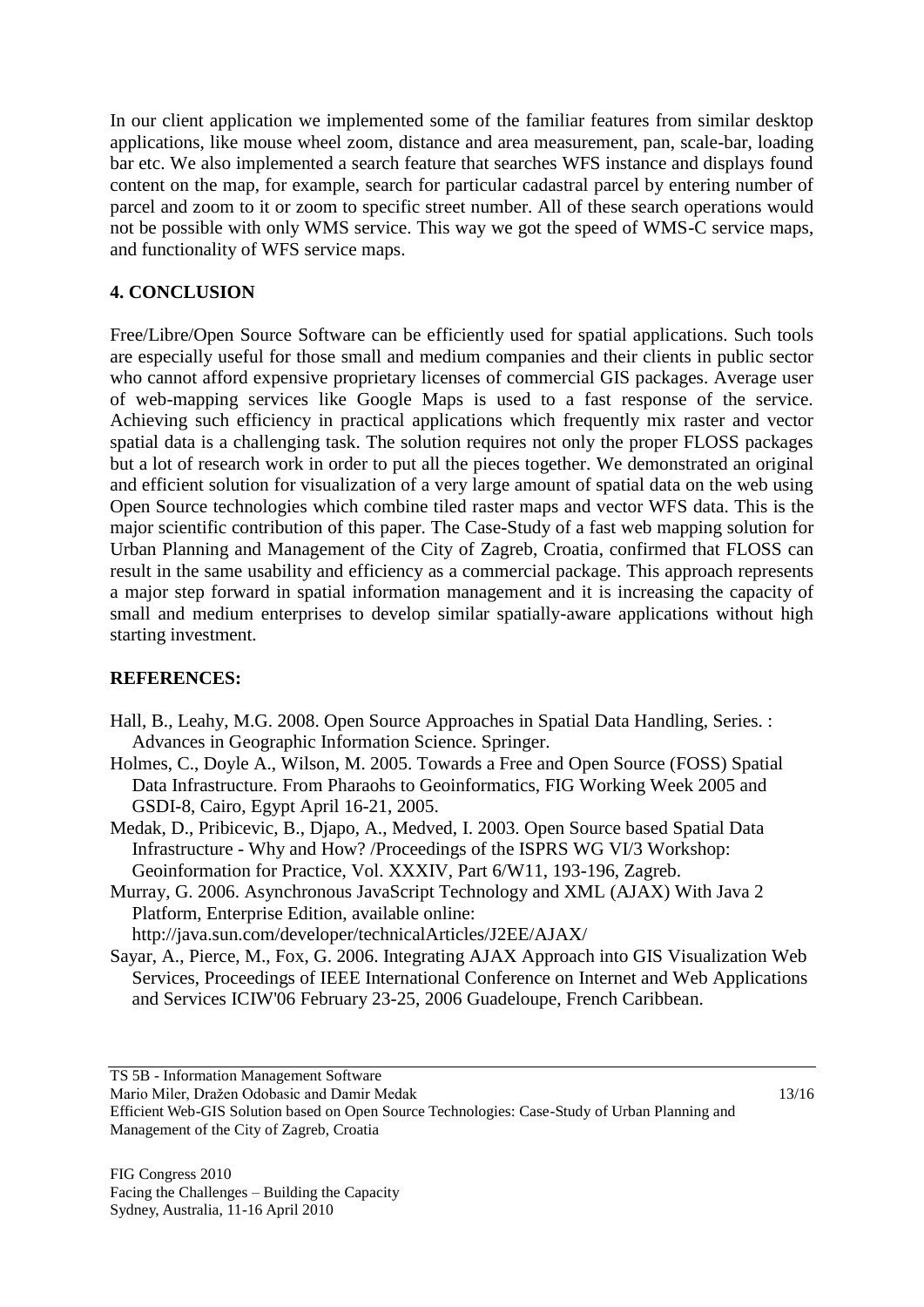Steudler, D. 2009. Open Source Software for Cadastre and Land Registration – A Viable alternative? FIG Working Week 2009, Surveyors Key Role in Accelerated Development, Eilat, Israel, 3-8 May 2009.

URL addresses:

URL-1: White Paper : The OpenGeo Architecture, http://opengeo.org/publications/opengeoarchitecture/, (20.09.2009)

URL-2: OpenLayers webpage, http://openlayers.org/, (20.09.2009)

URL-3: OSGeo wiki page, http://wiki.osgeo.org/wiki/WMS\_Tile\_Caching (20.09.2009)

URL-4: ExtJS web page, http://www.extjs.com/, (20.09.2009)

URL-5: GeoExt web page, http://www.geoext.org/, (20.09.2009)

URL-6: Lighttpd web page, http://www.lighttpd.net/, (20.09.2009)

URL-7: Mapnik web page, http://mapnik.org/, (20.09.2009)

URL-8: TileCache web page, http://tilecache.org/, (20.09.2009)

URL-9: FeatureServer web page, http://featureserver.org/, (20.09.2009)

URL-10: History of web mapping, http://en.wikipedia.org/wiki/Web\_mapping (20.09.2009)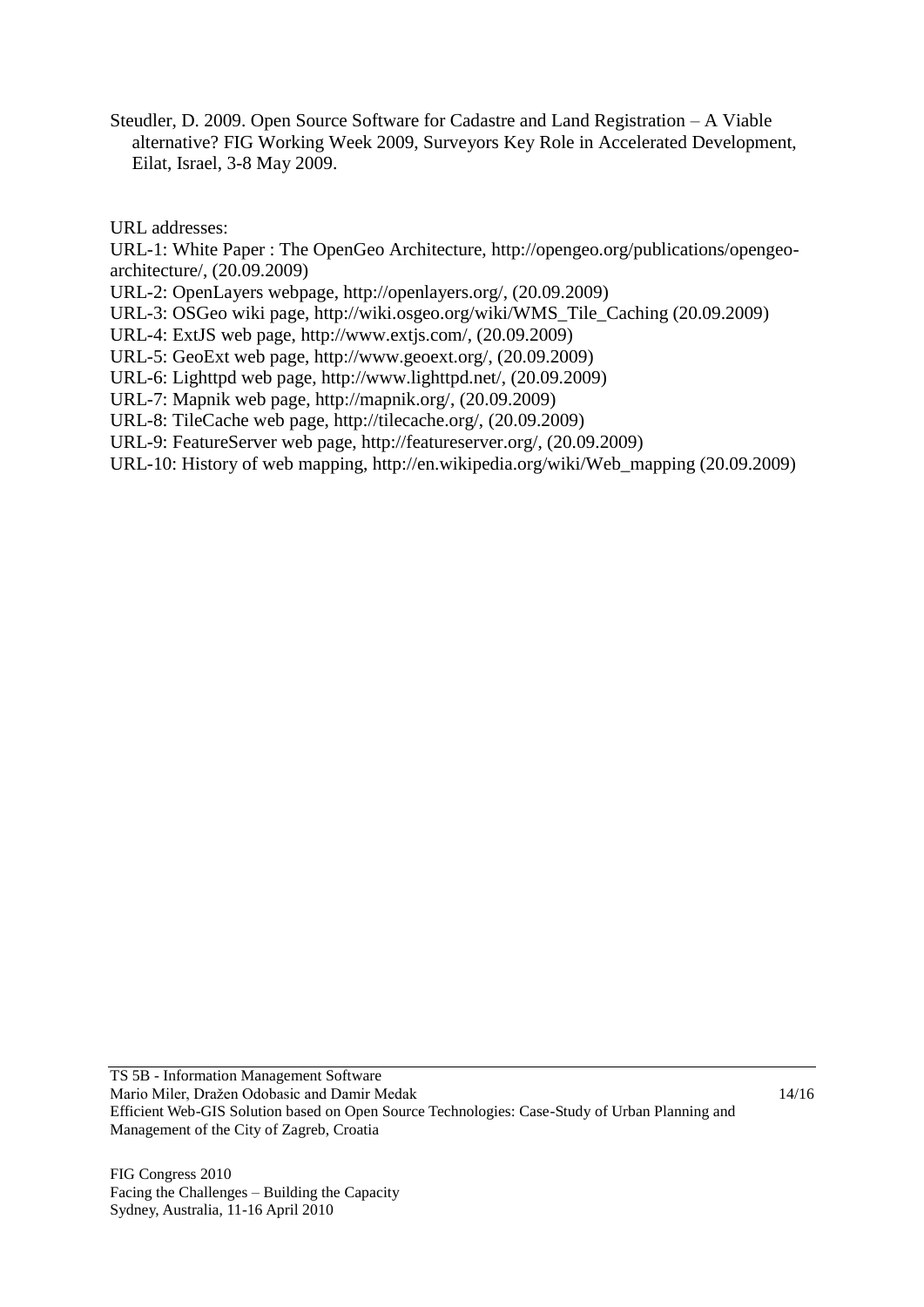### **BIOGRAPHICAL NOTES**

**Mario Miler** is a research assistant the Department of Geoinformation Science, Faculty of Geodesy, University of Zagreb, Croatia. After the graduation, he got interested in CAD and GIS systems, and current research activities are on design and implementation of GIS systems and geographic visualization in Internet.

**Dražen Odobasic** is a research assistant the Department of Geoinformation Science, Faculty of Geodesy, University of Zagreb, Croatia. After the graduation, he continued working with FLOSS, especially FLOSS used for solving geospatial problems. His current research activities are on design and implementation of GIS systems and creation of web-based geospatial services.

**Damir Medak** is a full professor at the Department of Geoinformation Science, Faculty of Geodesy, University of Zagreb, Croatia. After he graduated surveying in 1993, he made his PhD in 1999 at the Department of Geoinformation, Vienna University of Technology. Since then, he accelerated the new curricula development at the Faculty of Geodesy, University of Zagreb, which encompasses both geodesy and geoinformatics at BSc, MSc and PhD level. He is teaching Modeling of Geoinformation, Spatial Databases, Mobile GIS, Spatial Data Analysis and Programming in GIS. He is leading several national and international scientific and educational projects related to geoinformation science and technology, most notably TEMPUS CARDS Joint European Project "Geographical Information Science and Technology in Croatian Higher Education". His research team promotes the usage of open standards and Open Source software both for educational and research purposes. He is the chief editor of Geodetski list, a scientific journal with a long tradition, an associate member of Croatian Academy of Technical Sciences.

# **CONTACTS**

Mario Miler, MSc. Department of Geoinformation Science Faculty of Geodesy, University of Zagreb HR-1000 Zagreb, Kaciceva 26 **CROATIA** Tel. +385 1 4639 227 Fax. +385 1 4828 081 e-mail: mmiler@geoinfo.geof.hr website. http:\\www.geoinfo.geof.hr

Drazen Odobasic, MSc. Department of Geoinformation Science Faculty of Geodesy, University of Zagreb HR-1000 Zagreb, Kaciceva 26 CROATIA